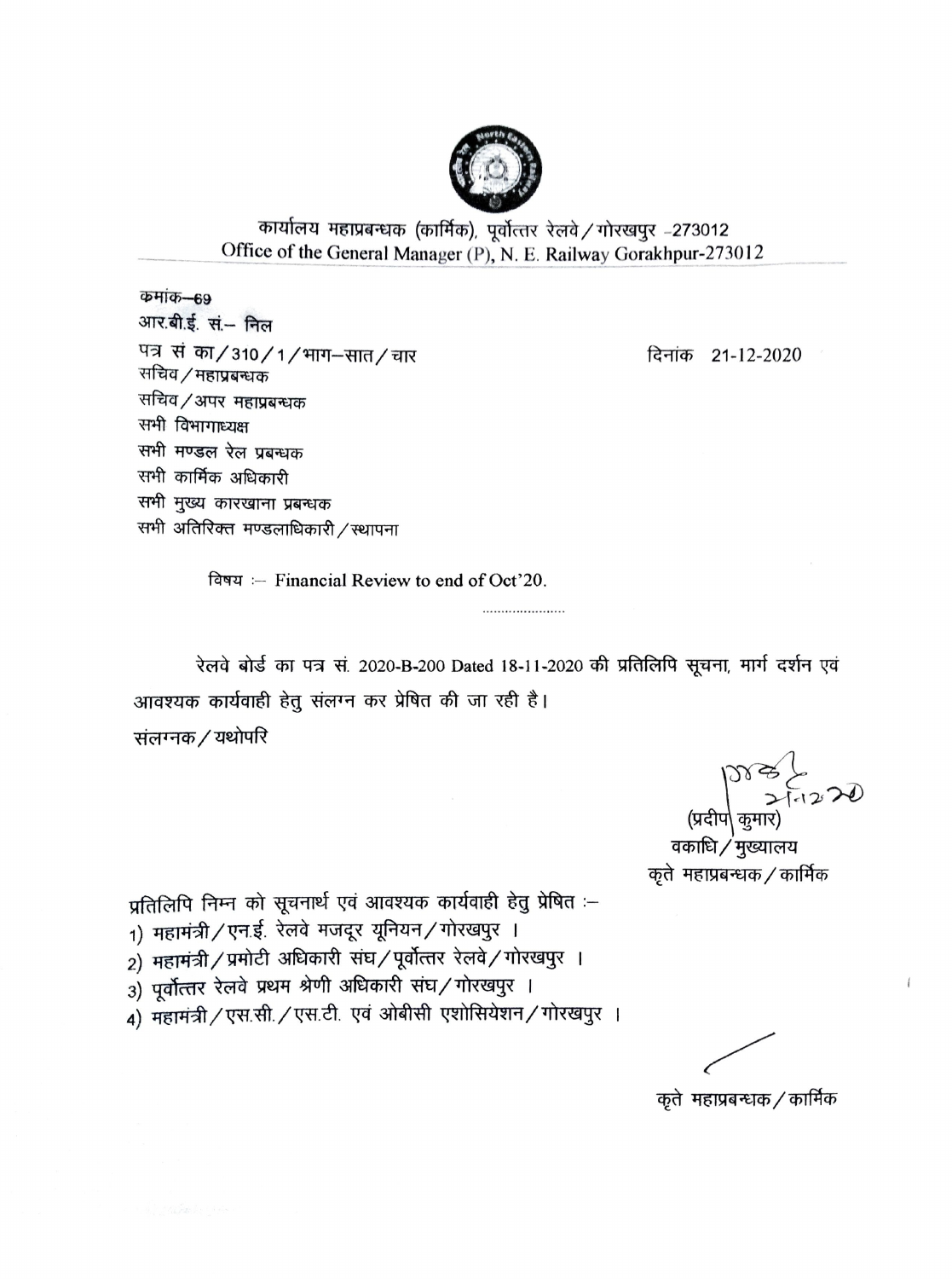

कार्यालय महाप्रबन्धक (कार्मिक), पूर्वोत्तर रेलवे / गोरखपूर -273012 Office of the General Manager (P), N. E. Railway Gorakhpur-273012

कमांक–69 आर.बी.ई. सं.– निल पत्र सं का/310/1/भाग-सात/चार सचिव / महाप्रबन्धक सचिव / अपर महाप्रबन्धक सभी विभागाध्यक्ष सभी मण्डल रेल प्रबन्धक सभी कार्मिक अधिकारी सभी मुख्य कारखाना प्रबन्धक सभी अतिरिक्त मण्डलाधिकारी / स्थापना

 $\overline{a}$ 

दिनांक 21-12-2020

विषय :- Financial Review to end of Oct'20.

रेलवे बोर्ड का पत्र सं. 2020-B-200 Dated 18-11-2020 की प्रतिलिपि सूचना, मार्ग दर्शन एवं आवश्यक कार्यवाही हेतु संलग्न कर प्रेषित की जा रही है। संलग्नक / यथोपरि

.....................

(प्रदीप कुमार) वकाधि / मुख्यालय कृते महाप्रबन्धक / कार्मिक

प्रतिलिपि निम्न को सूचनार्थ एवं आवश्यक कार्यवाही हेतु प्रेषित :-

- 1) महामंत्री / एन.ई. रेलवे मजदूर यूनियन / गोरखपुर ।
- 2) महामंत्री / प्रमोटी अधिकारी संघ / पूर्वोत्तर रेलवे / गोरखपुर ।
- 3) पूर्वोत्तर रेलवे प्रथम श्रेणी अधिकारी संघ/गोरखपुर ।
- 4) महामंत्री / एस.सी. / एस.टी. एवं ओबीसी एशोसियेशन / गोरखपुर ।

कृते महाप्रबन्धक / कार्मिक